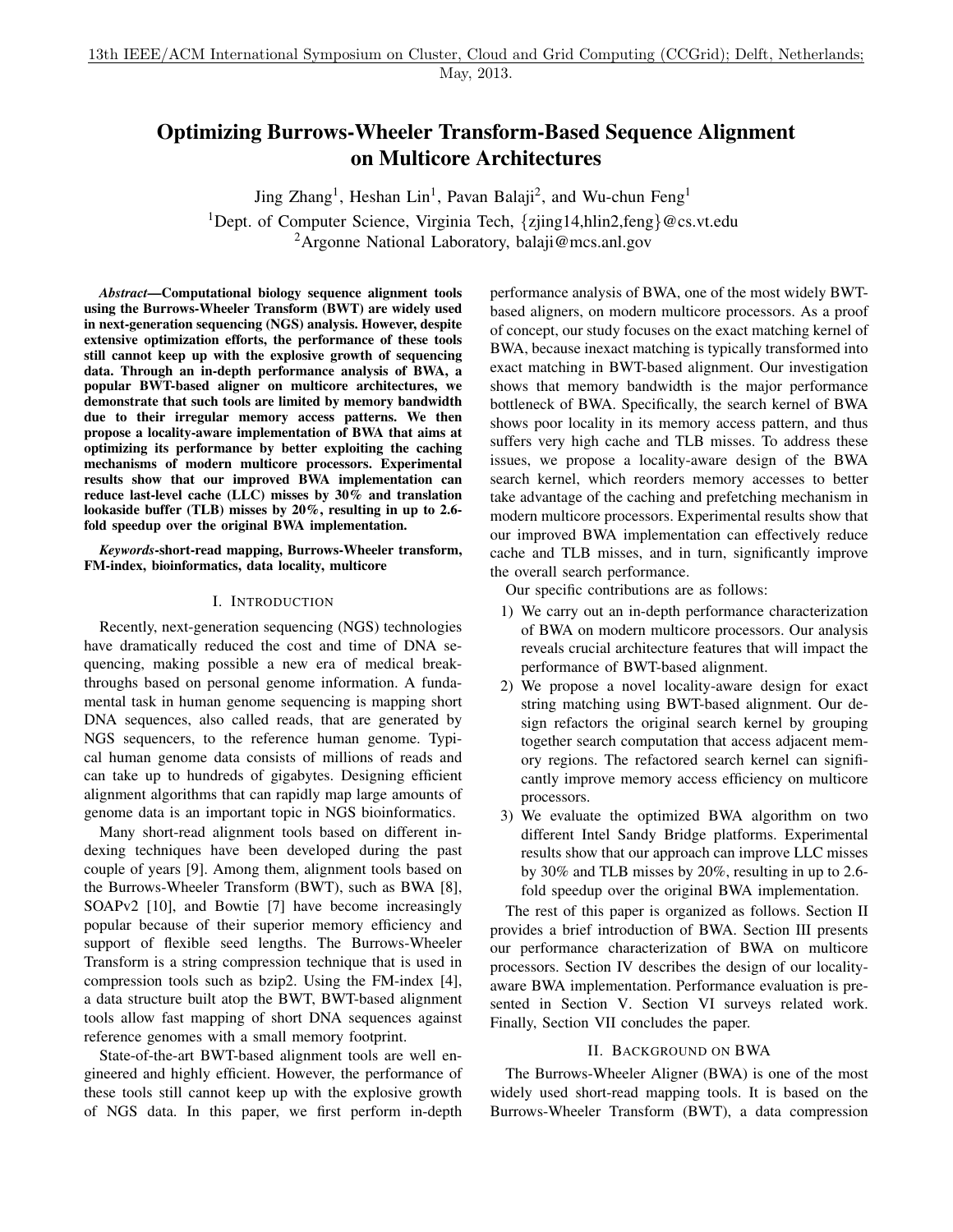technique introduced by Burrows and Wheeler [15] in 1994. The main concept behind BWT is that it sorts all rotations of a given text in lexicographic order and then returns the last column as the result. The last column, i.e., the BWT string, can be easily compressed, because it has many repeated characters. Similar to other BWT-based mapping tools, BWA uses the FM-index [12], a data structure built atop the BWT string that allows for fast string matching on compressed text in order to index the reference genome. In BWA, exact matching of a read (string) is done by a *backward search* [4], which essentially performs a top-down traversal on the prefix tree of the reference genome. The backward search stage accounts for the vast majority of the execution time.

A brief description of backward search in BWA is as follows.<sup>1</sup> Let  $a \in \Sigma$  be the letter being considered and c[a] be the number of symbols in  $X[0, n-2]$  that are lexicographically smaller than a and  $Occ(i, a)$  is the number of occurrences of  $a$  in the BWT string of the reference genome based on current position *i.*  $c[a]$ ,  $Occ(i, a)$  and the BWT string form the FM-index. String matching with the FM-Index tests if  $W$  is a substring of  $X$ , which is done by following a proven rule that  $R(aW) \leq R(aW)$  if and only if  $aW$  is a substring of  $X$ :

$$
\underline{R}(aW) = c[a] + Occ(\underline{R}(W) - 1, a) + 1
$$

$$
\overline{R}(aW) = c[a] + Occ(\overline{R}(W), a)
$$

Iteratively applying the above rule, we get a narrowing search range declared by  $R(aW)$  and  $R(aW)$  (k and l in algorithm 1) until  $R(aW)$  is less or equal to  $R(aW)$ .

The occurrence calculation, i.e., the  $Occ$  function, of  $a$  is the core function in backward search. A trivial solution of implementing the  $Occ$  function is counting the occurrences of  $\alpha$  in all previous rows of the BWT string. This solution is inefficient when the BWT string is large. A widely accepted optimization, also used by BWA, is to break the whole BWT string into millions of small buckets and record precalculated accumulative counts of A/C/G/T for each bucket. BWA packages these pre-calculated counts along with the BWT string by inserting them before each BWT bucket. We will refer this augmented BWT string as *BWT table* in the rest of the paper (the memory layout of the BWT table is shown in Fig. 1). With the BWT table, the occurrence calculation can be reduced to counting only the occurrences in one bucket, which can be done in constant time. For example, in Fig. 1, the number of occurrences of the second  $C$  in bucket 8 equals to the sum 259, fetched from the head of the bucket, and 2, which is the number of occurrences of  $C$  in the bucket.

The *Occ* function in BWA has three steps as shown in Algorithm 2: (1) getting the bucket location based on the input  $i$ , (2) fetching the accumulative count at the header



Figure 1. The memory layout of BWT table

of the bucket for letter  $a$ , and  $(3)$  counting the occurrences of a in the bucket and returning the sum of the local count and the pre-calculate count. Note that the memory-access location in the BWT table is determined by the input i.

|     | Algorithm 1 Original Backward Search  |
|-----|---------------------------------------|
|     | <b>Input:</b> $W$ : sequence reads    |
|     | <b>Output:</b> $k$ and $l$ pairs      |
|     | 1: for all $W_i$ do                   |
|     | 2: $k = 0, l =  X $                   |
| 3:  | for $i = len - 1$ to 0 do             |
| 4:  | $a \leftarrow W_i[i]$                 |
| 5:  | $k \leftarrow c[a] + Occ(k-1, a) + 1$ |
| 6:  | $l \leftarrow c[a] + Occ(l, a)$       |
| 7:  | if $k > l$ then                       |
| 8:  | output $k$ and $l$                    |
| 9:  | <b>break</b>                          |
| 10: | end if                                |
| 11: | end for                               |
|     | $12:$ end for                         |

| <b>Algorithm 2 Occ function</b>                    |
|----------------------------------------------------|
| <b>Input:</b> i: k or l values; a: letter in reads |
| <b>Output:</b> <i>n</i> : occurrences of <i>a</i>  |
| 1: $p \leftarrow getBucker(i)$ {Step 1}            |
| 2: $n \leftarrow getAcc(p, a)$ {Step 2}            |
| 3: $n \leftarrow n + calOcc(p, a)$ {Step 3}        |
| 4: return $n$                                      |

#### III. PERFORMANCE ANALYSIS

In order to understand the performance characteristics of BWA, we collect critical performance counter numbers, such as branch misprediction, I-Cache misses, LLC misses, TLB misses, and microcode assists, using Intel VTune [2]. Fig. 2 shows the breakdown of cycles impacted by different performance events. As we can see, the percentage of stalled cycles is overwhelmingly high (more than 85%). Clearly, cache misses and TLB misses are the two major performance bottlenecks of backward search. Together, the two account for over 60% of all cycles. A closer look at the profiling data shows that the main source of these misses is the Occ function, which is the core function in backward search and accounts for over 80% of total execution time. Based on profiling numbers, within the  $Occ$  function, the stalled cycles caused by cache misses account for 55% of overall cycles,

<sup>&</sup>lt;sup>1</sup>We use the same notations as the original BWA paper [8].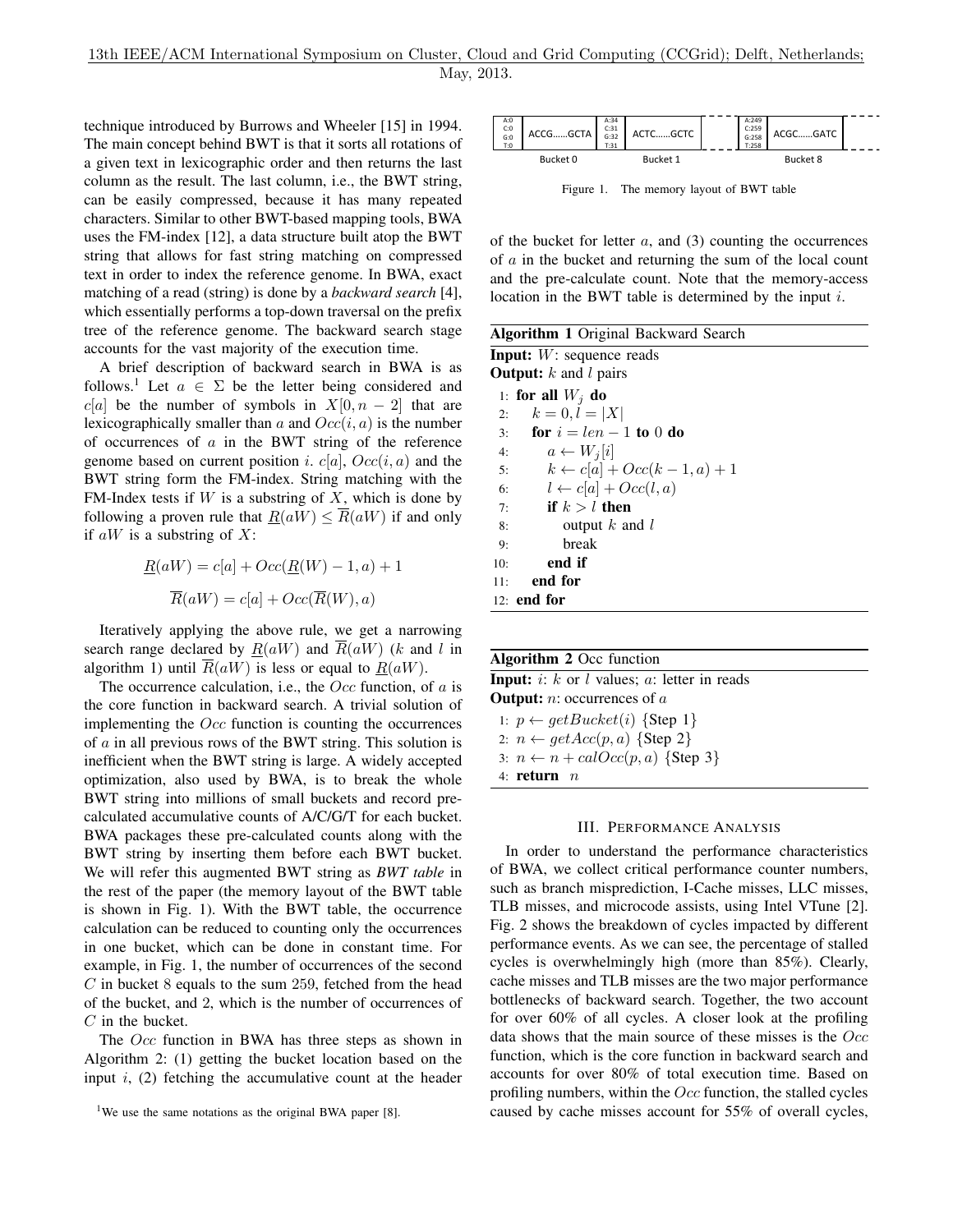and TLB misses caused stalled cycles occupy 41%. Thus, our optimization strategy focuses on how to optimize the memory access of the Occ function.



Figure 2. Breakdown of cycles of BWA with Intel Sandy Bridge processors

As we mentioned in Section II, in the  $Occ$  function (Algorithm 2), the input  $i$  ( $k$  or  $l$  in backward search) determines the access location in the BWT table. In order to further understand the memory access pattern of the Occ function, we trace the buckets that need to be accessed in calculating ks when searching an input read. As shown in Fig. 3, the access location in the BWT table jumps irregularly with large strides. Also, there seems to be little locality between consecutive access locations. The irregular memory access is the main reason for the high cache-miss rate. Furthermore, as the capacity of TLB is limited, large strides (e.g., larger than the 4K page size) over the BWT table can cause high TLB misses.



Figure 3. The trace of  $k$  in backward search for a read

Clearly, the backward searches of individual reads suffer from poor locality. However, we observe potential locality between processing of different reads. To reduce I/O overhead, BWA load millions of reads into memory as a batch. It is highly probable that multiple bucket accesses from different reads will fall into the same memory region. This observation is the main motivation of our optimizations, which will be presented in Section IV.

## IV. LOCALITY-AWARE BWT-BASED ALIGNMENT **DESIGN**

In order to improve memory-access efficiency in BWTbased alignment, we propose a locality-aware backward search design, which exploits the locality of memory accesses to the BWT table from a batch of reads. Specifically, as discussed in Section III, the computation of occurrences, i.e., the Occ function, is the main source of cache and TLB misses. As shown in Algorithm 3, our design batches the occurrence computation from different reads by swapping the inner and outer loops of the original BWA implementation. To take advantage of CPU caching and prefetching, our design reorders memory accesses by grouping together the occurrence computation that accesses adjacent buckets of the BWT table.

## *A. Reordering Memory Access with Binning*

To reorder memory accesses, our design maintains a list of bins, where each bin corresponds to several consecutive buckets in the BWT table. Designing a highly efficient binning algorithm here is challenging as it involves many competing factors. For instance, while binning can help improve memory access in occurrence computation, it also introduces extra memory accesses that can lead to undesirable cache and TLB misses. The design is also complicated by the complex memory hierarchy and prefetching mechanisms of modern processors.

*1) Memory-Efficient Data Structure:* The preliminary data structure of a bin entry is depicted in the left picture in Fig. 4.  $k$ , l and r id are the input of the refactored  $Occ$ function, where  $k$  and  $l$  are corresponding top and bottom in the original BWA implementation, and  $r_id$  is the id of the read being processed. Beside the three prerequisite variables, we add a small character array for data preloading to help reduce memory access overhead (discussed in Section IV-B). Such a bin entry requires 28 bytes to store. However, because of the data structure alignment, each element should occupy a multiple of the largest alignment of any structure member with padding, i.e., actually requires 32 bytes in memory. For a large batch of reads, there can be millions of entries, which can consume gigabytes of memory. To preserve the memory-efficiency of BTW-based alignment, we optimize the preliminary data structure as follows.

First, we observe an interesting property of  $k$  and  $l$ that can help shrink the data structure of a bin entry. In the original BWA implementation, the  $k$  and  $l$  are 64bit integers, occupying 16 bytes in total. However, for the human genome, the maximum values of  $k$  and  $l$  are less than  $2^{34}$ . Therefore, storing k or l only requires 33 bits, wasting the remaining 31 bits (in a 64-bit integer). To improve memory utilization, we pack  $k$  and  $l$  into a single 64-bit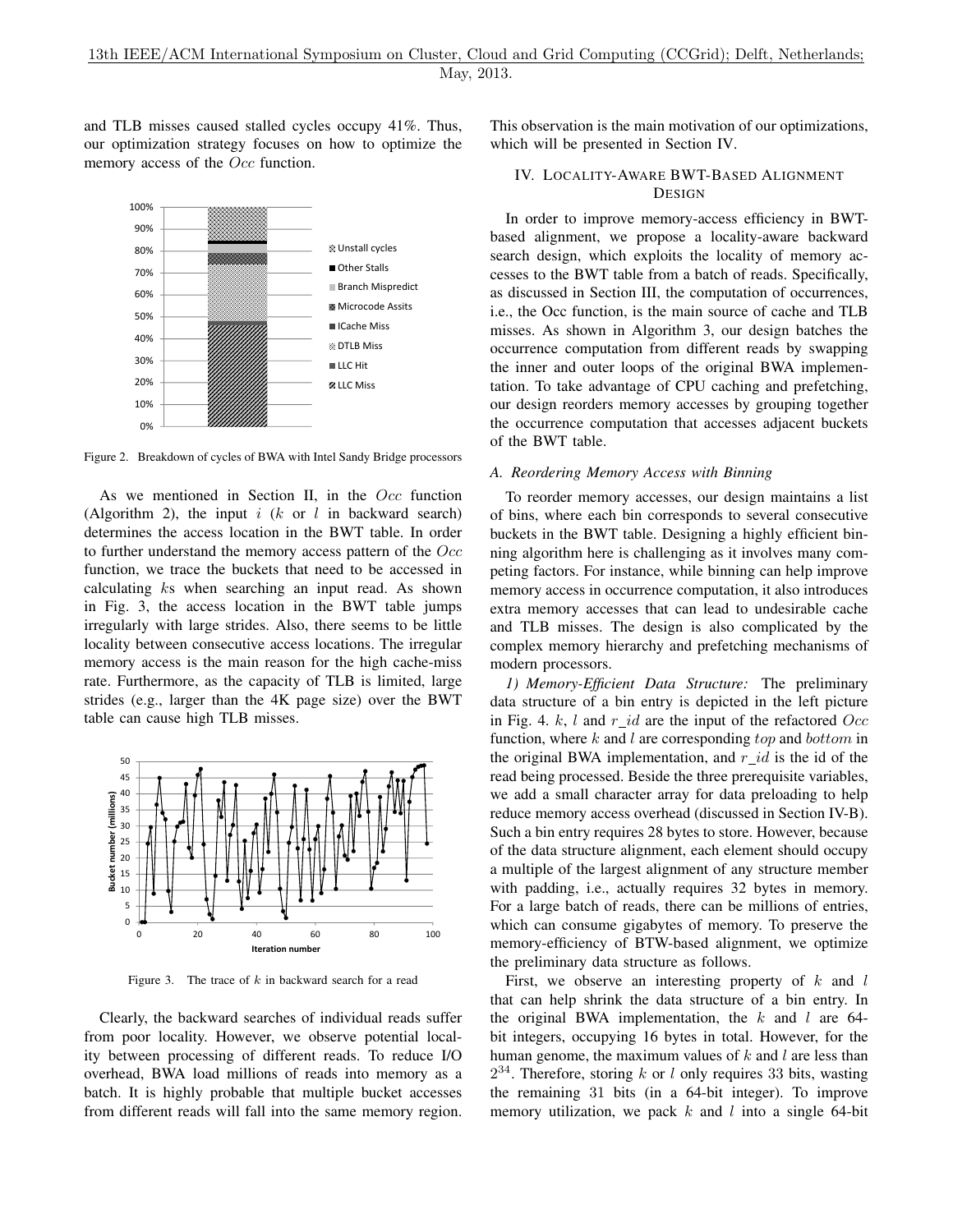integer such that  $k$  takes the first 33 bits, and  $l$  is represented as an offset to  $k$  in the remaining 31 bits. By doing so, the size of the bin structure can be significantly reduced. However, such a design requires the offset between  $k$  and  $l$ to be less than  $2^{32}$ . Extensive profiling using data from the 1000 Genome Project [1] shows that the distance between k and l is always less than  $2^{31}$  except the first iteration (example statistics are shown in Fig. 5(a)). This can also be explained in theory because the FM-index mimics a topdown prefix tree traversal, and as such, the distance between k and l decreases quickly as more letters are matched. Based on this observation, we package  $k$  and  $l$  by just skipping the first iteration. In addition, the trend shown in Fig.  $5(a)$ implies that our method can be easily extended and used for larger genomes by skipping more initial iterations.

Second, cc is a small character array used to temporally store sub-sequences of reads. As the letters in the sequence reads are A/T/C/G and a few other reserved letters, we can use 4 bits to present  $a$  instead of 1 byte. By doing so, the 8-byte small char array can be packed into 4 bytes, i.e., a 32-bit integer.

The optimized data structure of a bin entry is shown in Fig. 4. With the aforementioned optimization, the size of an entry reduces by half, thus greatly improving memory efficiency. This can also improve cache performance as more entries can fit into a cache line.



Figure 4. The layout of data structure of one element: preliminary (left), and optimized (right)

*2) Bin Buffer Allocation:* The memory allocation of the bin buffer is complicated by the fact that the number of entries in each bin varies significantly. Dynamic memory allocation can help workaround this variance but will introduce non-trivial overhead with frequent allocation requests. On the other hand, static allocation can reduce memory allocation overhead, but can lead to memory wastage. To achieve a balance between memory utilization efficiency and runtime overhead, we adopt a hybrid approach—which statically allocates a fixed buffer for each bin and uses a large pool to be stored overflow items.

By carefully analyzing the distribution of bucket accesses to the BWT table, we find that the number of accesses of individual buckets is more evenly distributed after the first few iterations. Since searching a read always begins with the same and  $k$  and  $l$  values, the access locations of the BWT



Figure 5. Properties of distribution of  $k$  and  $l$  (read length 100); (a) the maximum distance between  $k$  and  $l$  in a given iteration; (b) number of iterations in which  $k$  and  $l$  in same BWT bucket

table when searching different reads are almost the same for the first iteration. Based on the above observation, our implementation skips the first few iterations before starting the binning process and uses the average number of accesses across all buckets as the size of the preallocated buffer.

*3) Cost-Efficient Binning:* Compared to the original BWA implementation, our design involves extra computation in the binning process. It is critical to minimize the compute overhead of binning, to avoid offsetting the benefit from memory access reordering. To this end, our implementation simply right-shifts  $k$  and  $l$  to get the corresponding bin bucket numbers. However, the binning process can still introduce non-trivial overhead because it needs to be performed for every calculation of  $k$  and  $l$ . To further improve the binning efficiency, we leverage an interesting property from the BWT alignment; that is, the distance between  $k$  and l narrows fast as the search progresses. Fig.  $5(b)$  shows statistics of the distance between  $k$  and  $l$  for representative input reads. As we can see, in matching reads of length 100, for most iterations (more than 80),  $k$  and  $l$  fall in the same bucket in the BWT table. This is because backward search mimics a top-down traversal over the prefix tree. In fact, this property was also used in the original BWA implementation to improve data reuse; the Occ function is optimized for the case where  $k$  and  $l$  fall in the same bucket to eliminate duplicated data loading from the BWT table. Based on this observation, our design applies binning only to  $k$ , which reduces the binning computation by half.

## *B. Reducing Binning Overhead with Data Preload*

Although the basic binning algorithm can effectively improve locality of memory accesses, it does not come for free. The first two columns in Table I show the comparison between the original BWA and the preliminary binning implementations in cache misses and TLB misses for a representative input file. Surprisingly, while reordering memory access through binning can effective reduce the number of cache misses, it introduces more TLB misses.

With careful profiling, we find that the extra TLB misses are caused by indirect references on the sequence reads;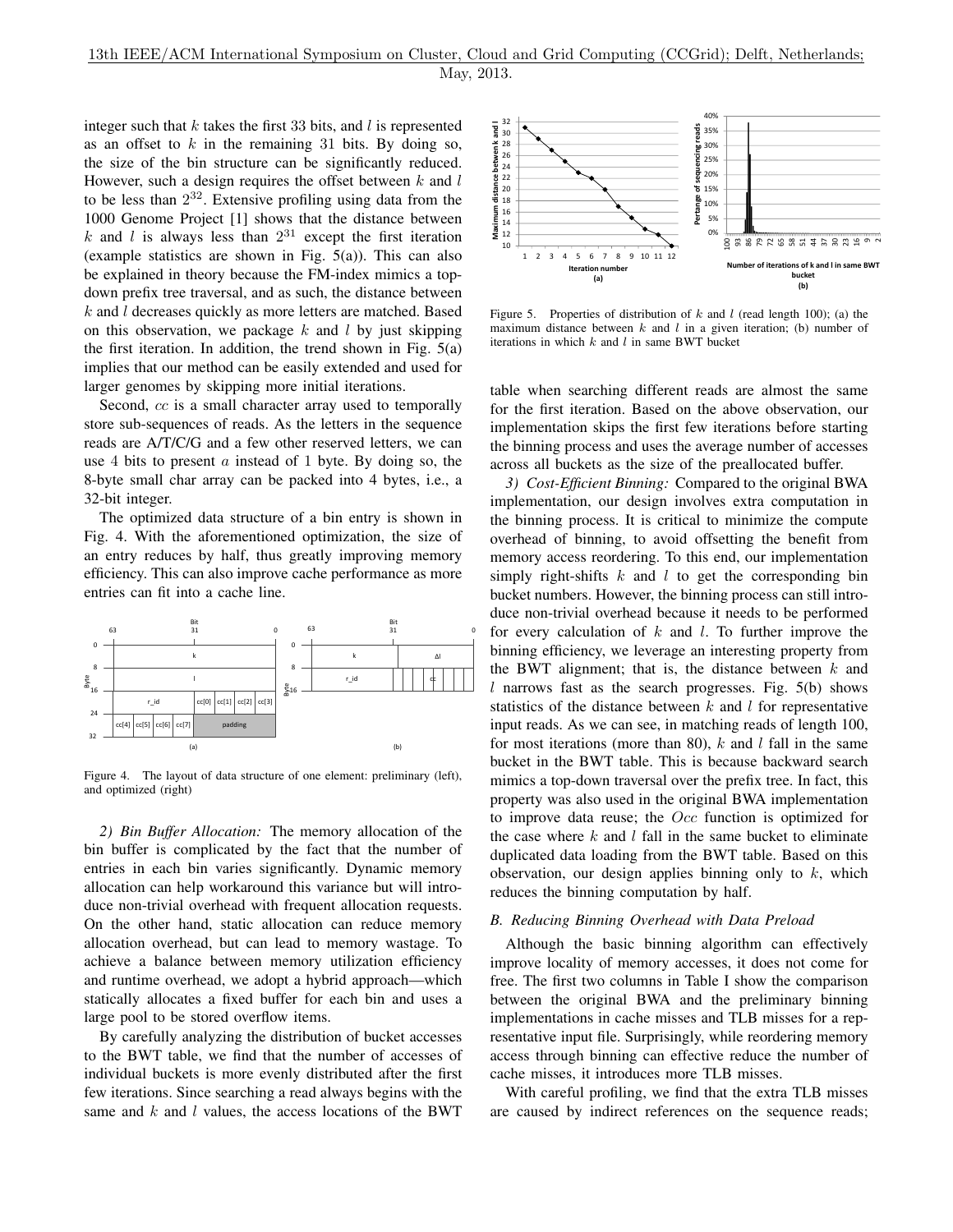| Algorithm 3 Optimized Burrows Wheeler Aligner            |  |  |  |  |  |  |
|----------------------------------------------------------|--|--|--|--|--|--|
| <b>Input:</b> $W$ : sequence reads                       |  |  |  |  |  |  |
| <b>Output:</b> $k$ and $l$ pairs                         |  |  |  |  |  |  |
| 1: for $i = len' - 1$ to 0 do                            |  |  |  |  |  |  |
| for all $bin_{x}$ do<br>2:                               |  |  |  |  |  |  |
| for all $e_i$ in $bin_x$ do<br>3:                        |  |  |  |  |  |  |
| if i mod $cc\_size = 0$ then<br>4:                       |  |  |  |  |  |  |
| preload $cc\_size$ letters from reads to $e_i$ .cc<br>5: |  |  |  |  |  |  |
| end if<br>6:                                             |  |  |  |  |  |  |
| $a \leftarrow get\_a(e_j.cc, i \mod cc\_size)$<br>7:     |  |  |  |  |  |  |
| $ok \leftarrow Occ(e_i.k-1,a)$<br>8:                     |  |  |  |  |  |  |
| $ol \leftarrow Occ(e_i.l, a)$<br>9:                      |  |  |  |  |  |  |
| $e_i.k \leftarrow C[a] + ok + 1$<br>10:                  |  |  |  |  |  |  |
| $e_i.l \leftarrow C[a] + ol$<br>11:                      |  |  |  |  |  |  |
| if $e_j.k > e_j.l$ then<br>12:                           |  |  |  |  |  |  |
| output as result<br>13:                                  |  |  |  |  |  |  |
| else<br>14:                                              |  |  |  |  |  |  |
| $y \leftarrow get\_bin\_number(e_i.k)$<br>15:            |  |  |  |  |  |  |
| fill $e_i$ into $\sin_u$<br>16:                          |  |  |  |  |  |  |
| end if<br>17:                                            |  |  |  |  |  |  |
| end for<br>18:                                           |  |  |  |  |  |  |
| end for<br>19:                                           |  |  |  |  |  |  |
| $20:$ end for                                            |  |  |  |  |  |  |
|                                                          |  |  |  |  |  |  |



Figure 6. Bucket access pattern of original backward search and binning version: (a) memory access pattern without binning; (b) memory access pattern with binning. Since the amount of bucket access of whole backward search procedure is huge, here we just list first thousands accesses.

when backward search needs to fetch the next character from a read, it uses the read id  $r_id$  to locate the corresponding buffer storing the read sequence. As shown in Fig. 7(a), in the original algorithm, the access on a sequencing read is sequential, and thus, fetching read sequence data can benefit from the prefetching mechanism available in modern processors. However, in the preliminary binning design, letters at a location from different reads are processed together as shown in Fig. 7(b). As a consequence, prefetching of sequence data from a read cannot be reused, causing more frequent accesses to read data. As a batch of reads typically occupies several hundreds of megabytes, accessing such a memory space with large strides cause an overflow of the TLB cache.

To mitigate this issue, we add a small character array

| Table I                                                   |
|-----------------------------------------------------------|
| PERFORMANCE NUMBERS OF ORIGINAL BACKWARD SEARCH,          |
| PRELIMINARY BINNING ALGORITHM AND OPTIMIZED BINNING       |
| ALGORITHM WITH A SINGLE THREAD ON INTEL 15 AND BATCH SIZE |
| $2^{24}$ . LLC AND TLB MISSES ARE MEASURED IN THE UNIT OF |
| MILLIONS.                                                 |

|                      | LLC Misses | TLB misses | <b>Execution Time</b> |
|----------------------|------------|------------|-----------------------|
| Original             | 70         | 27         | 3.60                  |
| Preliminary binning  | 56         | 59         | 3.28                  |
| Binning with preload | 53         | 23         | 2.60                  |

in each bin entry to periodically store letters loaded from sequence reads. As the character array is embedded in every entry, it will be loaded in the cache when the corresponding  $k$  and  $l$  are processed, thus greatly reducing TLB misses in fetching the read data. As shown in the third column of Table I, the enhanced binning design can significantly reduce cache misses without incurring extra TLB misses.



Figure 7. Access pattern for interchanged loop nest in backward search: original BWA (left), and binning BWA (right) - each box presents a block of data; shaded boxes are data loaded into cache lines; arrows show the memory access direction.

Fig. 8 shows the execution profile of the enhanced binning algorithm, collected using Intel VTune. Compared to Fig. 2, the number of non-stall cycles improves from 15% to 30%. Also, the stall cycles caused by TLB misses are greatly reduced. The differences in the execution profiles suggest that our memory-access reordering design is effective in improving memory access efficiency.

## *C. Multithreading*

Multicore architectures add more complexity to our design. False sharing of data between threads can cause thrashing and severely impact performance. A straightforward approach to parallelize our binning design is to have each thread maintain a separate bin and work independently. The disadvantage of such a design is that the memory bandwidth of a multicore processor cannot be efficiently utilized because there is no data sharing between threads. Therefore, in our design, all threads share the same bin structure. A design challenge then lies in how to efficiently synchronize between different threads.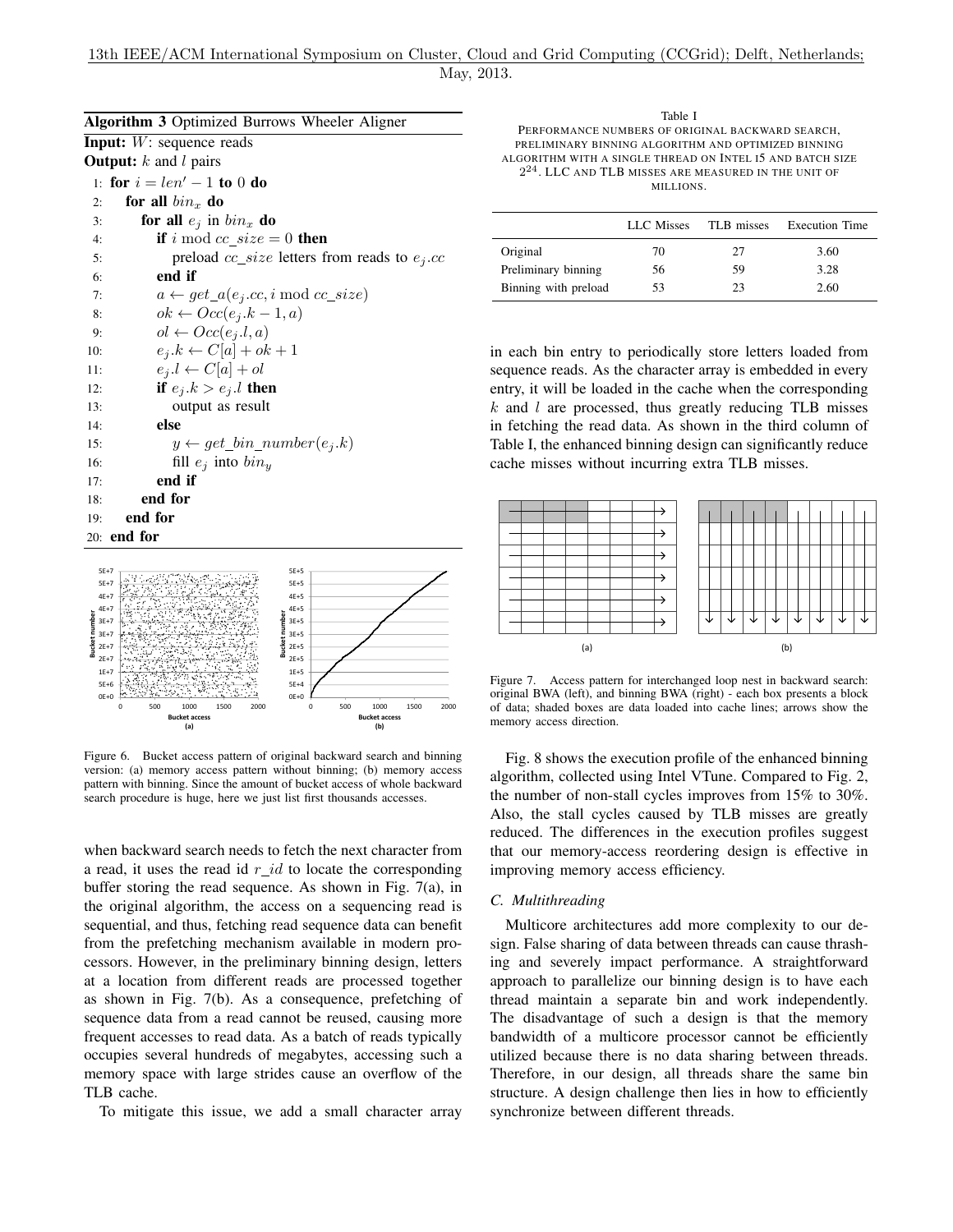

Figure 8. The breakdown of cycles of optimized BWA algorithm

To minimize synchronization overhead, our design maintains two copies of the bin structure. In the beginning, one copy of the bin structure stores all initial values and is marked as read-only. Another copy of the bin structure is marked as write-only. Extensive profiling shows that the processing time of each bin is about the same. Therefore, our design uses a static task-allocation approach, where all bins in the read-only structure are evenly distributed among all of the threads. When processing a bin, each thread computes the  $k$  and  $l$  of each entry and places them in the corresponding bin of the write-only structure. The read-only and write-only structures are swapped in the next iteration. Such a design reduces the synchronization overhead as there is no need to coordinate accesses to the read-only structure. For the write-only structure, one index is maintained for each bin to mark the last entry in the bin. Thus, a new entry can be safely placed at the end of the bin by executing an atomic add on the index associated with the bin. Our profiling shows that such an design incurs very low overhead, partly because the contention on a particular bin is typically low.

## V. PERFORMANCE EVALUATION

We evaluate the performance of our implementation in three aspects: impact of software configuration, impact of micro-architecture, and scalability.

## *A. Experiment Setup*

In order to evaluate the impact of variance of the microarchitecture, particularly cache size, two different Intel Sandy Bridge CPUs are used in our experiments: (1) Intel Core i5 2400 is a high performance quad-core microprocessor with high clock frequency; (2) Intel Xeon E5-2620, a hex-core processor designed for servers, has a lower clock frequency, but is integrated with a large on-chip L3 cache. To eliminate effects of Hyper-threading (HT) on cache performance, we disable HT on the Intel Xeon E5-2620 via BIOS setting.

While our experiments focus on human genome sequencing, none of our analysis is specific to such a genome and easily carry over to other genomic datasets as well. We use sequence datasets from the GenBank database. The read queries used in our paper are from the 1000 Genome Project. To evaluate the impact of read lengths, we choose 4 read queries with different lengths. In the remaining experiments, we use a read query with 100bp as default input.

### *B. Impact of Software Configuration*

In the optimized BWA algorithm, there are three important parameters: (1) preloaded data size - the number of letters in sequence reads preloaded; (2) bin range - the range of bucket access grouped into a bin; (3) batch size - the number of sequence reads loaded into memory to be processed. To achieve optimal configuration of these parameters, we quantify the impacts of the three parameters in this section.

*1) Preloading Data Size:* The size of preloading data determines the frequency of preloading data. A larger preloaded data size implies less indirect references, but fatter elements and larger memory footprint. In Fig. 9 (a), we can see that when the preloaded data size increases from 4 to 32, the performance improves slightly and peaks at 16.

*2) Bin Range:* The bin range determine the granularity of memory reordering. A smaller bin range indicates that bucket accesses are more in-order. However, the overhead of binning increases as the bin range reduces. As the cache in modern CPU can be up to several megabytes, which can contain millions of elements, the elements in one bin are unlikely to be evicted before the next bucket is accessed. As we can see in Fig. 9 (b), the overhead of binning increases with decreasing bin range causing the performance to suffer noticeable degradation when the bin range is reduced to 16.

*3) Batch size:* Batch size is a critical parameter, significantly influencing the overall performance. In Fig. 9 (c), we observe that increasing the batch size dramatically improves cache performance, and consequently the overall application performance. But, increasing batch size barely impacts the performance of original BWA. A large batch size allows more bucket accesses, and more accesses fall into a bin, increasing the possibility that multiple bucket accesses hit the same cache line. Due to memory space limitation, we can maximally get 2.6-fold speedup with 16 GigaBytes memory. If further increasing batch size with larger memory, we can achieve more performance gain.

# *C. Impacts of Read Length*

To clarify the impact of read length, we compare the performance of the original and optimized versions of BWA with different read lengths. We notice that the difference of read lengths has little influence on the speedup of the optimized BWA algorithm as shown in Table.II; that is, the speedup is stable with different read lengths on both singlethread and multi-threaded tests.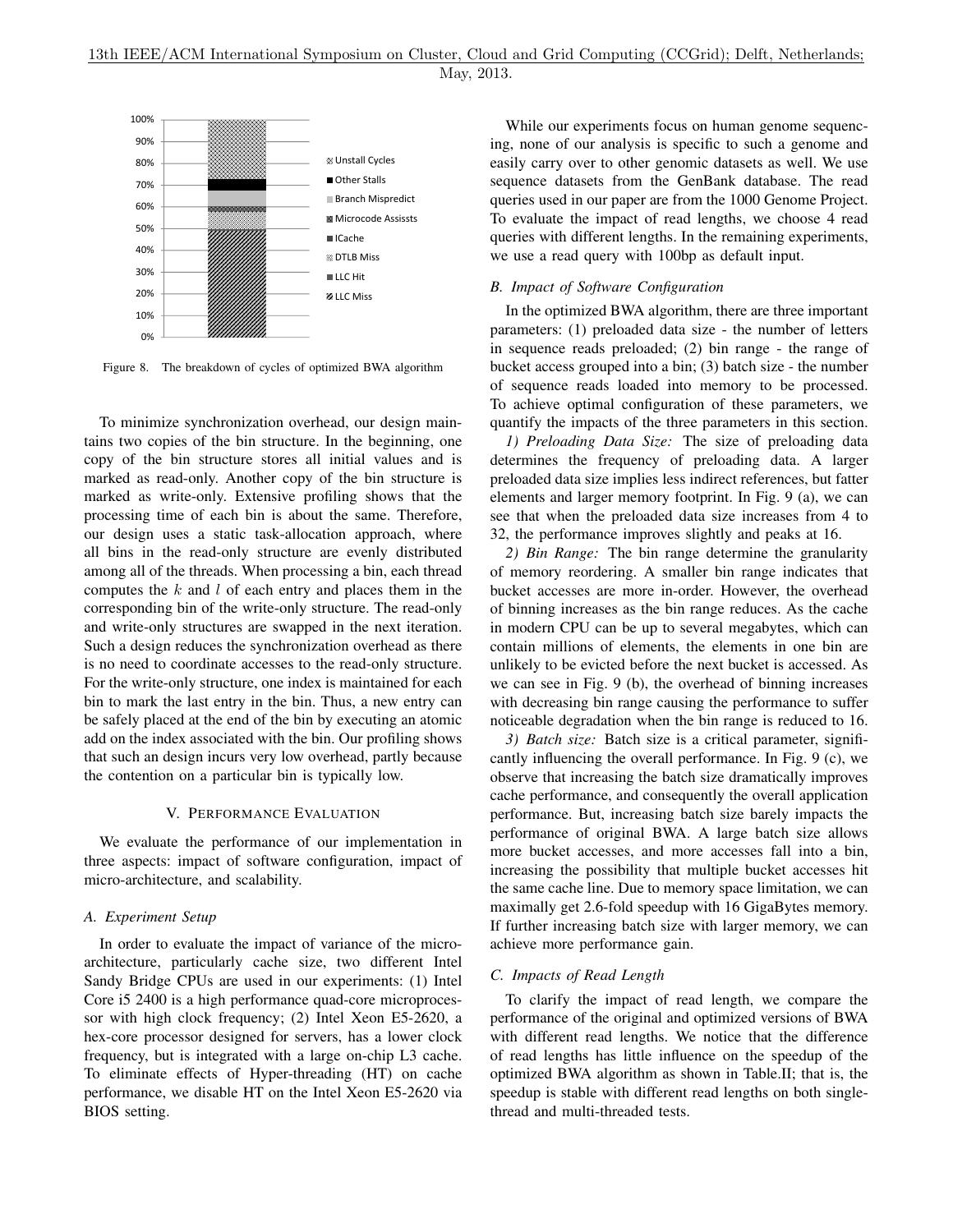

Figure 9. Effects of software configuration: (a) preloaded data size, (b) bin range, (c) batch size, default line in each graphs indicates other two parameters are using default setting - batch size: 0x160000, bin range: 24 and preloading data size: 16. To unify the execution time of different batch sizes, the performance is normalized to throughput - reads per second

Table II EFFECTS OF READ LENGTH

|               | SRR003084(36bp) |      | SRR003092(51bp) |       | SRR003196 (76bp) |         | SRR062640(100bp) |      |         |       |       |         |
|---------------|-----------------|------|-----------------|-------|------------------|---------|------------------|------|---------|-------|-------|---------|
|               | unopt           | opt  | speedup         | unopt | opt              | speedup | unopt            | opt  | speedup | unopt | opt   | speedup |
| single thread | 6.21            | 4.04 | 1.43            | 6.87  | 4.65             | 1.44    | 12.79            | 8.93 | 1.54    | 20.54 | 14.26 | 1.48    |
| multithreads  | 2.4             | I.87 | 1.28            | 3.79  | 3.14             | 1.21    | 1.21             | 0.89 | .36     | 29    | 0.99  | 1.30    |

## *D. Impacts of Micro-Architectures*

Micro-architectures can differ in several aspects. In this paper, we mainly focus on cache size. To understand the effect of the variation of cache size, we profile both the original and optimized backward search on the two Intel CPU architecture models described in Section V-A.

As shown in Fig. 10, the speedup on the Intel Xeon CPU is not better than that on Intel i5 CPU, despite the larger cache on the Intel Xeon. This is because our optimization mainly improves spatial locality of the algorithm, which is sensitive to cache line size rather than cache size itself. Furthermore, the higher single-core performance on Intel i5 benefits our optimized algorithm. If we restrict the frequency of Intel i5 to 2GHz, which is the same as the Intel Xeon, the speedup drops to close to that achieved by the Intel Xeon (Fig.10).

### *E. Scalability*

Fig. 11 shows the strong and weak scalability of the optimized BWA algorithm. We notice that the weak scaling of the optimized algorithm is pretty close to ideal, with an approximately 10% loss of scalability going from 1 thread to 6 threads. Strong scaling numbers show a 4.5X speedup with 6 cores (that is, a parallel efficiency of 75%).

We further analyze the loss of scalability for strong scaling in Table III, through a more detailed architectural analysis. We notice that the multithreaded version suffers more cache and DTLB misses due to interference among threads, thus resulting in some loss of performance.



Figure 10. Speedup of optimized backward search algorithm over original algorithm on different platforms with a single thread



Figure 11. Scalability of optimized binning backward search: (a) and (b) are strong and weak scaling on Intel Xeon platform

#### VI. RELATED WORK

With the explosive growth of NGS data, many shortread mapping tools have been developed in the past a